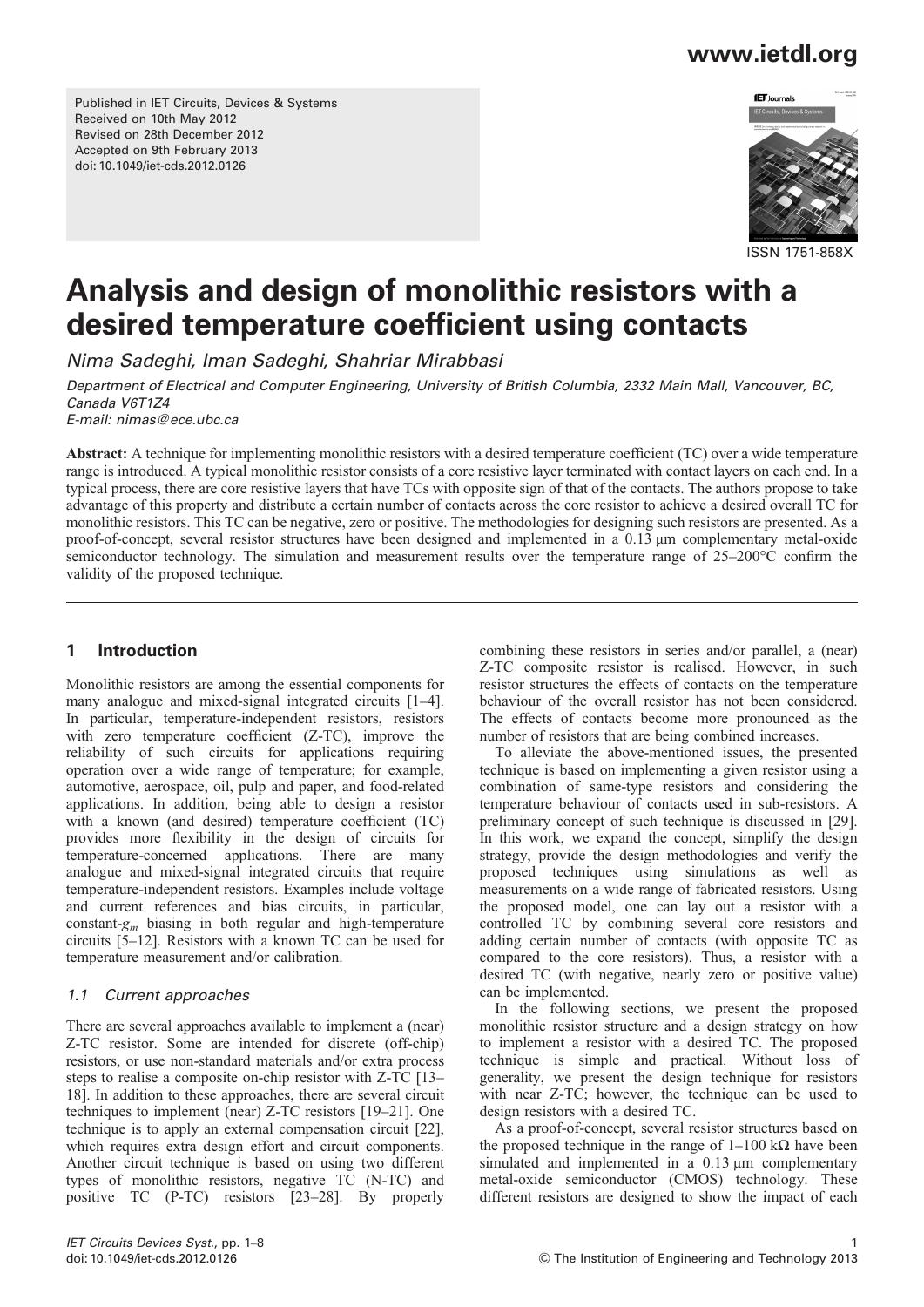<span id="page-1-0"></span>model parameter on temperature behaviour of the overall resistor. The simulation and measurement results over the temperature range of 25–200°C confirm the validity of the proposed technique. These results will be discussed in the measurement section.

#### 2 Monolithic resistor structure

Typically, in a monolithic design, it is desirable to implement resistors with a near zero (or with a given) TC using the foundry provided resistor structures available in a given technology. Let us first briefly overview a generic resistor structure that is provided by foundries.

#### 2.1 Foundry-provided resistor parameters

A typical resistor structure, for example, a poly resistor, consists of two physical parts, namely, a core resistor, with the sheet resistance  $R_{\text{core}}$ , and two terminal contact resistors, each one denoted as  $R_{\text{cnt}}$ . The total value of the resistor,  $R_{\text{tot}}$ , is given by

$$
R_{\text{tot}} = \left(R_{\text{core}} \times \frac{L}{W}\right) + \left(2 \times \frac{R_{\text{cnt}}}{W}\right) \tag{1}
$$

where  $L$  and  $W$  are the length and width of the resistive layer, for example, poly, in μm. The core resistor,  $R_{\text{core}}$ , is in  $\Omega/\text{sqr}$ ; each contact resistor,  $R_{\text{cnt}}$ , is in  $\Omega$ ·μm and total resistor,  $R_{\text{tot}}$ , is in Ω. A typical minimum value (scaled version) of L and W for such resistor, in the technology that we used, is 1.6 and 0.4 μm, respectively. Each resistor component has its own resistivity value and TC. These values are provided by the foundry. Note that to avoid disclosing the values provided by the particular foundry used in this work, the values shown in Table 1 are scaled.

As can be seen from the table,  $R_{\text{core}}$  has a P-TC and  $R_{\text{cnt}}$  has an N-TC, therefore, by proper choice of areas for the core and contact regions, one can implement a resistor with a given TC. This is the fundamental idea behind this work, which will be elaborated in more detail in this paper.

#### 2.2 Definitions

For the purpose of clarity and brevity of the analysis that will follow, we define three unit resistors. Unit  $R_{\text{core}}$ :  $R_{u,\text{core}}$  =  $R_{\text{core}} \times L_{\text{min}}$ , Unit  $R_{\text{ent}}$ :  $R_{u.\text{ent}} = 2 \times R_{\text{ent}}$  and Unit  $R_{\text{tot}}$ :  $R_{u.\text{tot}} = R_{\text{tot}} \times W_{\text{min}}$ . Note that the factor of 2 is included in  $R_{u, \text{cnt}}$  to account for the contacts at both ends of the core region. Also, note that all these defined parameters have the same unit, that is,  $\Omega$  um. The scaled values of these parameters are also listed in Table 1. Using these three

**Table 1** Example parameters of a specific resistor  $(R_{tot})$  based on core resistance ( $R_{\text{core}}$ ) and contact resistance ( $R_{\text{cnt}}$ )

| Definition                                     | Constant                          | Value                      | Unit                |
|------------------------------------------------|-----------------------------------|----------------------------|---------------------|
| minimum length                                 | $L_{\text{min}}$                  | 1.6                        | µm                  |
| minimum width<br>core resistor                 | $W_{\min}$<br>$R_{\rm core}$      | 0.4<br>272                 | μm<br>$\Omega$ /sgr |
| contact resistor                               | $R_{\rm crit}$                    | 43.2                       | $\Omega$ ·um        |
| core resistor-TC                               | TC <sub>core</sub>                | $+61.6$                    | ppm/°C              |
| contact resistor-TC                            | $TC_{\text{cnt}}$                 | $-976$                     | ppm/°C              |
| $R_{u.\text{core}}$ (Unit $R_{\text{core}}$ )  | $R_{\rm core} \times L_{\rm min}$ | 435.2                      | $\Omega$ ·um        |
| $R_{u, \text{cnt}}$ (Unit $R_{\text{cnt}}$ )   | $2 \times R_{\text{cnt}}$         | 86.4                       | $\Omega$ ·um        |
| $R_{\mu, \text{tot}}$ (Unit $R_{\text{tot}}$ ) | $R_{\rm tot}\times W_{\rm min}$   | $0.4 \cdot R_{\text{tot}}$ | $\Omega$ ·um        |

defined unit resistors, we can rewrite (1) as follows

$$
\frac{R_{u,\text{tot}}}{W_{\text{min}}} = \frac{R_{u,\text{core}}}{W} + \frac{R_{u,\text{cnt}}}{W}
$$
(2)

Furthermore, without loss of generality, we consider the following two configurations for implementing a given resistor,  $R_{\text{tot}}$ : one resistor configuration is based on a long minimum-width core resistor with contact areas at each end,  $R<sub>long</sub>$ , and the other one is a series of several short minimum-length minimum-width core resistors each having two contacts at their two ends,  $R_{short}$ . As presented in [[29\]](#page-7-0), any arbitrary resistor,  $R_{\text{tot}}$ , can be realised using a series combination of one  $R_{long}(x)$  and one  $R_{short}(n)$ , as shown in Fig. 1, as follows

$$
R_{\text{tot}} = R_{\text{long}}(x) + R_{\text{short}}(n) \tag{3}
$$

where  $n$  is a positive integer, which is the number of series resistors in  $R_{\text{short}}$ ; x is a positive real value, which is a length factor, that is,  $L/L_{\text{min}}$ , where L is the length of the structure and  $L_{\text{min}}$  is the minimum length allowable in the process.

Note that since  $R_{\text{core}}$  has a P-TC and  $R_{\text{cnt}}$  has an N-TC (refer to Table 1), for a given  $n$ , by increasing  $x$  the sensitivity of  $R_{\text{long}}$  to temperature (namely, its  $(dR/dT))$ increases. By proper choice of  $x$ , one can design a resistor in which core and contact resistors have the same absolute value of  $(dR/dT)$ , however, with opposite signs.

#### 2.3 TC considerations

Consider a minimum-size resistor with  $L_{\text{min}}$  and  $W_{\text{min}}$  and corresponding contacts at each end, as shown in Fig. 1a. From Table 1, we obtain the ratio of  $R_{u, \text{cnt}}/R_{u, \text{core}}$ , which is equal to  $86.4\Omega$ ·μm/435.2 $\Omega$ ·μm = 0.199. Note that for this particular case, the contact resistor is almost a fifth of the core resistor (that is,  $R_{\text{cnt}} \simeq 1/6 \times R_{\text{tot}}$  and  $R_{\text{core}} \simeq 5/6 \times R_{\text{tot}}$ ). On the other hand, the TC ratio for the  $R_{\text{cnt}}$  and  $R_{\text{core}}$ , that is,  $TC_{\text{cnt}}/TC_{\text{core}}$ , is  $-976/61.6 = -15.84$ . Hence, the overall TC of a minimum-size resistor  $R_{\text{tot}}$  is



Fig. 1 Example resistor realizations

a Minimum-size unit resistor with  $n = 1$ ,  $L_{\text{min}}$  and  $W_{\text{min}}$ 

b  $R_{\text{long}}$  with a length factor,  $x = 9.6$ 

 $c R_{\text{tot}}$  example; series combination of *n* minimum-size unit resistors as  $R_{\text{short}}$ with  $n = 3$  and a  $R_{\text{long}}$  with a length factor,  $x = 9.6$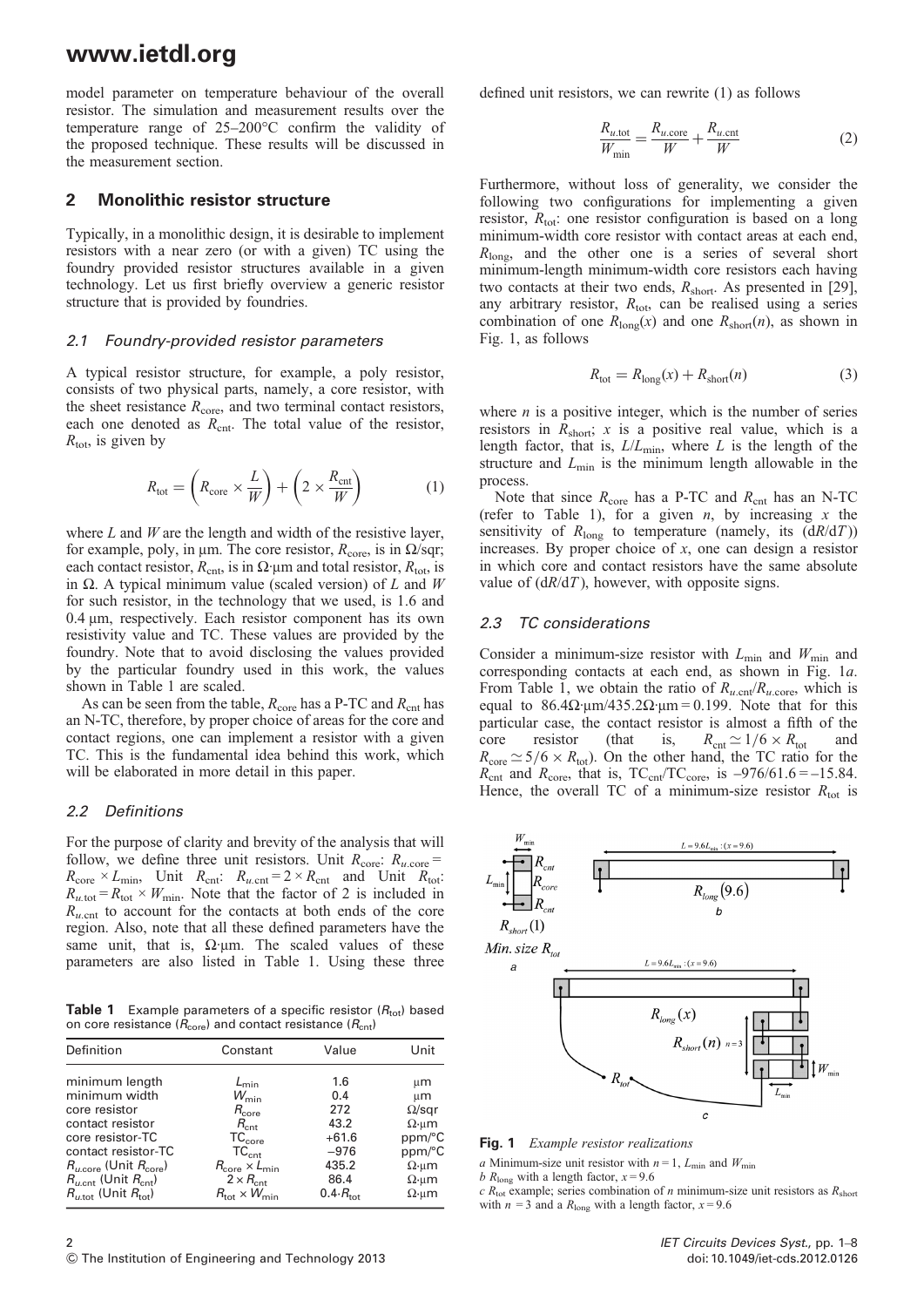<span id="page-2-0"></span>mainly affected by  $R_{\rm cnt}$ , that is, the effect of contact resistor TC on overall TC of the minimum-size resistor is approximately  $-15.84 \times 0.199 = -3.15$  times more than that of the TC of core resistor.

Now, consider the case when  $R_{\text{tot}}$  is larger than the minimum-size resistor, that is,  $x > 1$ . We want to investigate the temperature behaviour of  $R_{\text{tot}}$  for different values of x. Based on the result of previous paragraph, if  $x$  is chosen to be around 3.15, the overall temperature dependence of the total resistor  $R_{\text{tot}}$  is proportional to  $3.15 \times 5/6 = 2.63$  related to  $R_{\text{core}}$  and  $-15.84 \times 1/6 = -2.64$  related to  $R_{\text{crit}}$ . Thus, by proper choice of x, these two values can ideally cancel out each other to achieve an  $R_{\text{tot}}$  with a (near) Z-TC.

Hence, for a given  $R_{\text{tot}}$ , depending on the value of the length factor, x, one can obtain different TCs. In our example, if x is chosen to be around 3.15, a (near)  $Z-TC$ resistor will be achieved. For smaller values of x, the  $R<sub>cnt</sub>$ TC would be dominant and a negative overall TC will be obtained, while for larger values of x the  $R_{\text{core}}$  TC would be dominant and a positive overall TC will be achieved.

To be able to differentiate between  $R_{\text{long}}$  and  $R_{\text{short}}$ , any long resistor  $R_{\text{tot}}$  with sufficiently large x which results in a positive TC resistor is referred to as  $R_{\text{long}}$ . In our example, if  $x > 3.15$ , then the resistor is classified as  $R_{long}$ . On the other hand, if  $x$  is such that the TC of the resistor is negative  $(x < 3.15$  for our example), then the resistor is referred to as  $R_{short}$ . In essence,  $R_{long}$  has P-TC and  $R_{short}$ has N-TC. However, this approach has two main limitations: (1) Since  $n$  must be an integer, the value of the designed resistor will most likely be different from the desired value. (2)  $R_{\text{tot}}$  consists of the resistor structures with different lengths (i.e.  $R_{\text{long}}$  and  $R_{\text{short}}$  components), thus it does not have a structured layout and is also sensitive to process. Therefore to address these shortcomings, we propose another resistor structure that resolves the aforementioned issues and furthermore makes the design procedure simpler and more practical. This modified structure is based on using identical resistor components and in the following section, we describe the steps that has led to this structure.

### 3 Analysis and design of an arbitrary resistor with desired TC

Consider an  $R_{\text{tot}}$  shown in Fig. [1](#page-1-0) (as presented in [[29\]](#page-7-0), it has been designed to have a near Z-TC): the core part of  $R_{\text{long}}$  can be divided into smaller sizes and added to the resistive core part of  $R_{short}$  components, such that all the components  $(R<sub>long</sub>$  and all the resistors in  $R<sub>short</sub>$  have the same length. Owing to this re-distribution, the temperature behaviour of  $R_{\text{tot}}$  should remain the same, since it still consists of the same amount of core resistor with P-TC and contact resistor with N-TC. This uniform resistor structure will minimise the impacts of process on the  $R_{\text{tot}}$ . With this rearrangement, any given resistor can be laid out with  $N$  uniform resistors with a length of  $X/N \times L_{\text{min}}$ , as shown in Fig. 2. Note that,  $X = N \times x$ , that is,  $x = X/N$ .

Assuming such a multi-finger resistor structure, by substituting X and N into (1), the  $R_{\text{tot}}$  can be written as follows

$$
R_{\text{tot}} = X \times \left( R_{\text{core}} \times \frac{L_{\text{min}}}{W_{\text{min}}} \right) + N \times \left( 2 \times \frac{R_{\text{cnt}}}{W_{\text{min}}} \right) \tag{4}
$$

where  $L_{\text{min}}$  and  $W_{\text{min}}$  are the minimum length and width of the



**Fig. 2**  $R_{tot}$  example; series combination of N balance resistors  $(BRs)$  with the same length factor of  $X/N$ 

core resistor. Multiplying both sides of (4) by  $W_{\text{min}}$ , we obtain

$$
R_{\text{tot}} \times W_{\text{min}} = X \times R_{\text{core}} \times L_{\text{min}} + 2N \times R_{\text{cnt}} \tag{5}
$$

Recall from Table [1](#page-1-0), a unit resistor  $R_{u,\text{core}}$  denotes a minimum-size unit resistor, that is,  $R_{\text{core}} \times L_{\text{min}}$ . Also, a unit contact resistor  $R_{u, \text{cnt}}$  is denoted by  $2 \times R_{\text{cnt}}$  (since each unit resistor has two contacts) and a unit total resistor  $R_{u, \text{tot}}$  is defined as  $R_{\text{tot}} \times W_{\text{min}}$ . Using these notations, we rewrite (5) as

$$
R_{u.\text{tot}} = X \times R_{u.\text{core}} + N \times R_{u.\text{cnt}} \tag{6}
$$

Equation (6) can be rewritten as

$$
X = \frac{R_{u.\text{tot}} - N \times R_{u.\text{cnt}}}{R_{u.\text{core}}}
$$
 (7)

This equation relates  $X$  and  $N$  based on the value of the desired resistance. Note that given a technology and the desired value of the resistor that we want to design, the values of  $R_{u.\text{core}}$ ,  $R_{u.\text{cnt}}$  and  $R_{u.\text{tot}}$  are known and fixed. Thus,  $(7)$  provides a known relationship between X and N.

Another relation between  $X$  and  $N$  can be obtained based on the requirement on the temperature dependence. More specifically, the TC of  $R_{u \text{ tot}}$  in (6) is

$$
X \times \text{TC}_{\text{core}} \times R_{u.\text{core}} + N \times \text{TC}_{\text{cnt}} \times R_{u.\text{cnt}} \tag{8}
$$

To achieve a (near) Z-TC, we require (note that the desired TC can be a negative, zero or positive number, however, without loss of generality, we have assumed that a (near) Z-TC is desirable)

$$
X \times \text{TC}_{\text{core}} \times R_{u.\text{core}} + N \times \text{TC}_{\text{cnt}} \times R_{u.\text{cnt}} = 0 \tag{9}
$$

Equation (9) can be rewritten as

$$
XN = -\frac{TC_{\text{cnt}} \times R_{u.\text{cnt}}}{TC_{\text{core}} \times R_{u.\text{core}}}
$$
(10)

Given that the TCs of contact and core resistors have opposite signs, the right-hand side of (10) is positive. We denote this value for which the positive and negative TCs of the resistor components balance each other as the balance factor (BF), that is

$$
XN = \left| \frac{\text{TC}_{\text{cnt}} \times R_{u.\text{cnt}}}{\text{TC}_{\text{core}} \times R_{u.\text{core}}} \right| = \text{BF}
$$
 (11)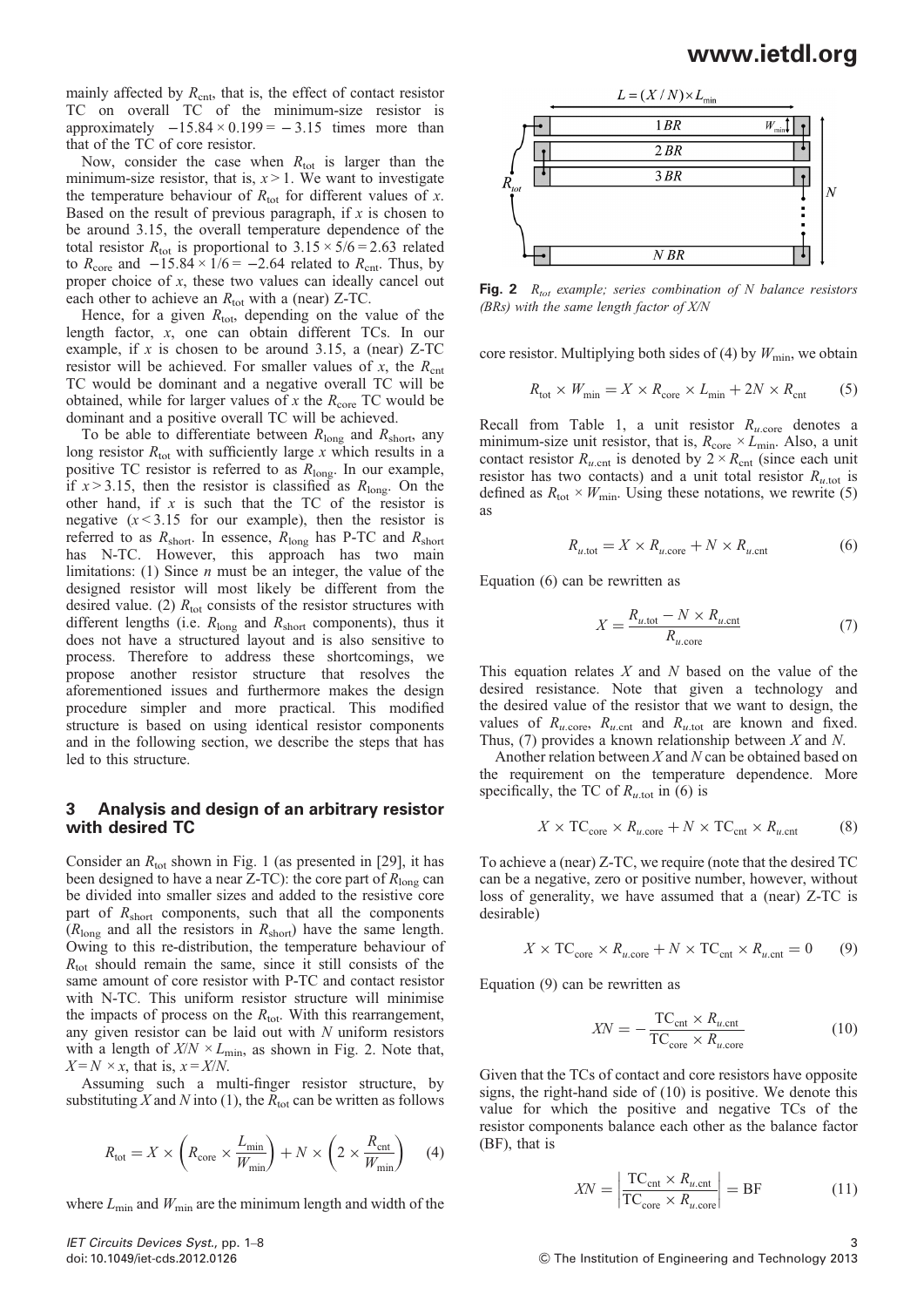<span id="page-3-0"></span>Note that given a technology, BF is a fixed number and can be calculated from the process parameters provided by the foundry (similar to those given in Table [1\)](#page-1-0). Equation (11) can be rewritten as

$$
X = N \times BF \tag{12}
$$

This equation relates  $X$  and  $N$  for a (near) Z-TC resistor. Thus, (7) and (12) provide a system of two equations of two unknowns and can be solved for X and N.

Note that since  $R_{\text{tot}}$  has a near Z-TC consisting of identical resistor units, every resistor unit must have near Z-TC. Thus, intuitively, each of these resistor units has to have a length (i.e.  $X/N$ ) that is exactly equal to BF. In other words, the  $R_{\text{tot}}$  consists of N resistor units each of length  $X/N \times L_{\text{min}}$ and having a near Z-TC. Therefore, we call this near Z-TC resistor unit balanced resistor (BR).

For example, suppose that we want to design a  $15 \text{ k}\Omega$ resistor with a (near) Z-TC. From Table [1](#page-1-0) we have,  $R_{u, \text{tot}} =$  $15 \times 0.4 = 6 \Omega$ ·μm and

$$
BF = \left| \frac{TC_{\text{cnt}} \times R_{u,\text{cnt}}}{TC_{\text{core}} \times R_{u,\text{core}}} \right| = 3.15 \tag{13}
$$

After solving for X and N from (7) and (12), we have  $N = 4.12$ and  $X = 12.98$ . However, since N is a number of resistor units, it has to be an integer. Thus, for  $N=4$  ( $N=5$ ), X becomes 12.6 (15.75), hence introducing an error of (12.6–12.98)/  $12.98 = -2.9\%$  (21.3%) in the value of the resistor. The designed resistor will be  $R_{u, \text{tot}} = 14.6 \text{ k}\Omega$  (18.2 kΩ) instead of 15 kΩ.

Thus, in this structure (as compared to the structure previously presented in [\[29](#page-7-0)] which is based on  $R_{\text{long}}$  and  $R<sub>short</sub>$ ), all resistor units are identical and therefore have the

Table 2 Algorithm results for computing all possible residual resistor values based on previously constructed resistor combinations with a 5% precision

| $R_{\rm s}(k)$ | $k = 1$                    | $k = 2$              | $k = 3$           | $k = 4$           |
|----------------|----------------------------|----------------------|-------------------|-------------------|
| $s = 1$        | 1.00                       |                      |                   |                   |
| $R_1(k)$       | BR                         |                      |                   |                   |
| $s = 2$        | 0.50                       |                      |                   |                   |
| $R_2(k)$       | $R_1(1)$    $R_1(1)$       |                      |                   |                   |
| $s = 3$        | 0.33                       |                      |                   |                   |
| $R_3(k)$       | $R_1(1)$    $R_2(1)$       |                      |                   |                   |
| $s = 4$        | 0.25                       |                      |                   |                   |
| $R_4(k)$       | $R_1(1)$    $R_3(1)$       |                      |                   |                   |
| $s = 5$        | 0.20                       | 0.83                 |                   |                   |
| $R_5(k)$       | $R_1(1)$    $R_4(1)$       | $R_2(1) + R_3(1)$    |                   |                   |
| $s = 6$        | 0.16                       | 0.45                 | 0.75              | 0.66              |
| $R_6(k)$       | $R_1(1)$    $R_5(1)$       | $R_1(1)$    $R_5(2)$ | $R_2(1) + R_4(1)$ | $R_3(1) + R_3(1)$ |
| $s = 7$        | 0.14                       | 0.42                 | 0.70              | 0.58              |
| $R_7(k)$       | $R_1(1)$    $R_6(1)$       | $R_1(1)$    $R_6(3)$ | $R_2(1) + R_5(1)$ | $R_3(1) + R_4(1)$ |
| $s = 8$        | 0.36                       | 0.95                 |                   |                   |
| $R_8(k)$       | $R_1(1)$    $R_7(4)$       | $R_2(1) + R_6(2)$    |                   |                   |
| $s = 9$        | 0.64                       | 0.92                 |                   |                   |
| $R_9(k)$       | $R_2(1) + R_7(1)$          | $R_2(1) + R_7(2)$    |                   |                   |
| $s = 10$       | 0.86                       |                      |                   |                   |
| $R_{10}(k)$    | $R_2(1) + R_8(1)$          |                      |                   |                   |
| $s = 11$       | 0.09                       |                      |                   |                   |
| $R_{11}(k)$    | $R_4(1)$    $R_7(1)$       |                      |                   |                   |
| $s = 12$       |                            |                      |                   |                   |
| $R_{12}(k)$    |                            |                      |                   |                   |
|                |                            |                      |                   |                   |
| $s = 21$       |                            |                      |                   |                   |
| $R_{21}(k)$    |                            |                      |                   |                   |
| $s = 22$       | 0.04                       |                      |                   |                   |
| $R_{22}(k)$    | $R_{11}(1)$    $R_{11}(1)$ |                      |                   |                   |

same temperature behaviour. Furthermore, this structure with identical unit resistors is more layout-friendly. However, with this approach, one still cannot design an  $R_{\text{tot}}$ with an arbitrary value and there will be some error due to the requirement of  $N$  being a positive integer number. In what follows, we address the design problem of how to implement an arbitrary (near) Z-TC resistor with minimal (ideally zero) error in its value.

#### 3.1 (Near) Z-TC resistor with an arbitrary value using parallel/series-combinations algorithm

Let us first find the minimum possible value of BR available in a given technology. Given that

$$
BF = \left| \frac{TC_{\text{cnt}} \times R_{u,\text{cnt}}}{TC_{\text{core}} \times R_{u,\text{core}}} \right|
$$
 (14)

from (7), (12) and (14), we have

$$
N = R_{u.\text{tot}} / \left( R_{u.\text{cnt}} - R_{u.\text{cnt}} \frac{\text{TC}_{\text{cnt}}}{\text{TC}_{\text{core}}} \right) \tag{15}
$$

For the process used in this work, substituting  $R_{u.\text{cor}}$  and  $R_{u.\text{cnt}}$ in kΩ, we obtain  $N = R_{u, \text{tot}}/1.46$  or  $R_{u, \text{tot}} = 1.46N$ . Since  $R_{u.\text{tot}} = R_{\text{tot}} \times W_{\text{min}}$ , we can derive  $R_{\text{tot}}$  as a function of N for  $W_{\text{min}} = 0.4 \,\mu\text{m}$  as follows

$$
R_{\text{tot}} = (1.46/0.4) \times N = 3.65 \times N \tag{16}
$$

From (16), one can obtain possible values for structures made of series combination of N BRs.

If the specific resistor values given by (16) can be used in a design, then no additional design step is required. However, if a different value is desired, which is typically the case, then the following approach can be applied.

Since the minimum BR increment is 3.65 kΩ (for  $N=1$ ) and near Z-TC), we need a procedure to design an smaller resistor in the range of  $0-3.65 \text{ k}\Omega$ , so that it can be added to any series combination of the BR building blocks (16) to cover the full range of resistances. One possibility is to use parallel combination of these BRs to create the smaller residual resistor. There are many different ways to implement such smaller resistor, however, many are ad hoc methods and will not necessarily result in an optimal configuration (in a sense of number of resistors used). To achieve the optimal configuration with the least number of BRs, we can use a dynamic programming algorithm [\[30\]](#page-7-0) and efficiently find all possible values for such residual resistors with a given error bound (as percentage of BR). Given the specific percentage error of  $e$ , the algorithm considers separate intervals of  $[p \times e, (p+1) \times e]$  for all  $0 \le p \le 1/e - 1$  and finds a specific series/parallel combination of BRs with minimum number of resistor building blocks whose value is inside each interval. For instance, if  $e = 5\%$ , there are 20 intervals of the form  $[p \times p]$ 0.05,  $(p+1) \times 0.05$  with  $0 \le p \le 19$ , and thus the algorithm finds 20 resistors each located in a different interval, so that, there is one value within each interval. The algorithm is as follows. In this discussion, s, i, j, k, k' and  $k''$  are all positive integers.

We define  $R_1(1) = BR$  and for the integer number  $s \ge 2$ , we define  $R_s$  as the set of resistors, where each element of the set,  $R<sub>s</sub>(k)$ , has a value that is less than BR, and each element is implemented using series and/or parallel combination of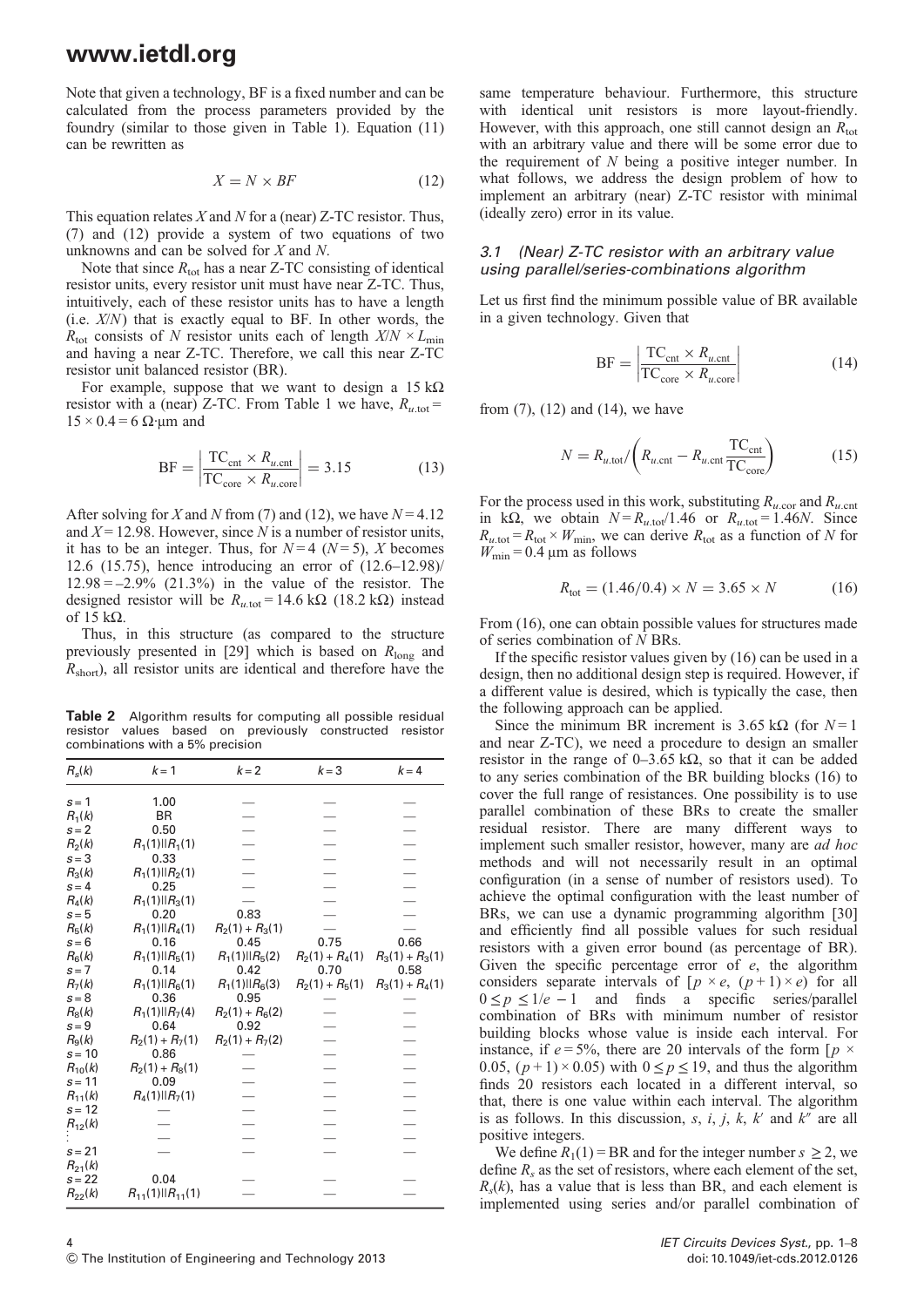exactly s BR resistors. Furthermore,  $R_s$  only includes the resistors which are not in any  $R_i$  where  $j \leq s$ . For example,  $R_2$  is a set of all combinations of two BR resistors. Since there are only two possibilities, parallel or series combination of two BRs, and the elements of  $R_2$  are required to be smaller than BR, there will be only one element in  $R_2$ , whose value relative to BR is 0.5 (implemented by combining two BR components in parallel). We compute all possible elements of  $R_s$  in a bottom-up scheme (i.e. the elements of  $R_s$  are series or parallel combinations of two elements, one from  $R_i$  and the other from  $R_{s-i}$ , where  $0 \le i \le s/2$ , shown in Fig. 3*a*, according to the following formula

$$
R_{s}(k) = \begin{pmatrix} R_{i}(k') + R_{s-i}(k''), & \forall i: 0 < i \le s/2 \\ & \forall \{k, k', k''\} \ge 0 \\ \text{OR} & & \forall i: 0 < i \le s/2 \\ R_{i}(k') \parallel R_{s-i}(k''), & \forall \{k, k', k''\} \ge 0 \end{pmatrix}
$$

In order to avoid any duplication, we use a hash table [\[30\]](#page-7-0) and store the values that have been already calculated. For example, given a desired precision of 5% again, the proposed algorithm checks different configurations of such BR-based resistors until it finds exactly one resistor for each of the 20 intervals.

Table [2](#page-3-0) shows the result of the proposed algorithm for computing all 20 residual resistor values for a 5% precision. Note that some of  $R_i$  sets are empty sets. It also provides



Fig. 3 Z-TC resistor example using parallel/series-combinations algorithm

 $a R<sub>s</sub>(k)$  is constructed by either series or parallel combination of two elements from previous sets

b Reconstructed  $R_7(2)$  by parallel combination of  $R_1(1)$  and  $R_6(3)$  which in turn have been reconstructed based on Table [2.](#page-3-0) All building block resistors have the same value of a unit BR

information on how each resistor has been implemented based on the previously calculated resistors. For example, for designing a 0.42 BR combination, refer to  $R_7(2)$ , we use a parallel combination of  $R_6(3)$  and  $R_1(1)$ , where  $R_6(3)$  is the series combination of  $R_4(1)$  and  $R_2(1)$ . The structure is shown in Fig. 3b.

We now provide an example: Assume that we want to design the same  $15 \text{ k}\Omega$  resistor that we discussed earlier. Further, assume that the required precision is 5% of BR (i.e.  $0.05 \times 3.65 \text{ k}\Omega = 182.5\Omega$ ). As a first step, one can chose a closest value smaller than the given  $R_{\text{tot}}$  from (16), which in this case is 14.60 (using for  $N=4$  in (16)). By combining four BRs in series, we obtain 14.60 kΩ. Therefore, we need to find  $15 - 14.6 = 0.4 \text{ k}\Omega$  residual resistor, using the proposed algorithm.  $0.4 \text{ k}\Omega$  is  $0.11 \text{ of } BR$ (3.65 kΩ), hence we can use algorithm results listed in Table [2](#page-3-0) to find the close value to 0.11, which is  $R_{11}(1) =$ 0.09. Therefore one can implement  $R_{\text{tot}}$  as a series combination of four BRs in series with 11 BRs in parallel. The final value turns out to be  $4 \times 3.65 + 0.09 \times 3.65 =$ 14.93 kΩ with an error of  $(14.93-15)/15 = 0.5%$  (or approximately 2% of BR which is within the desired 5% precision).

If a higher precision for  $R_{\text{tot}}$  is desired, then one needs to use the same algorithm to find a larger number of residual resistors. For example, for a precision of 1% with respect to BR, 100 residual resistors have to be found. Using the proposed algorithm, one can efficiently find the optimal residual resistor configuration (in a sense of number of BR elements used) for any desired precision. The proposed algorithm provides a technique to design any given resistor with an arbitrary unit resistor. Here, we use this technique to design (near) Z-TC resistors. Without loss of generality, this technique can be extended for designing a resistor with a desired TC.

#### 3.2 Z-TC resistor with an arbitrary value by changing resistor width, W

The algorithm proposed in the previous subsection is useful when it is desired to keep the width of each resistor block constant (e.g. in this paper, we assumed minimum width structures). Note that the temperature behaviour of the proposed resistor which consists of BRs is independent of the  $W$  of its components. This is due to the fact that the BF found in (11) depends on both  $R_{u.\text{core}}$  and  $R_{u.\text{cnt}}$ , while these unit resistors (based on  $(2)$ ) are independent of the  $W$ , resistor width. W affects both  $R_{u,\text{core}}$  and  $R_{u,\text{cnt}}$  in the same way and since  $R_{u.\text{core}}$  has P-TC and  $R_{u.\text{cnt}}$  has N-TC, thus temperature-wise the effect of  $W$  is cancelled out. Although the temperature behaviour of the proposed resistor structure is independent of its  $W$ , the value of the resistor is indeed a function of  $W$  (refer to (2)). Thus, one can increase (decrease) the width of all BR building blocks to decrease (increase) the value of  $R_{\text{tot}}$  without changing the TC of the resistor structure. This fact leads us to a simpler design procedure without the need to use the algorithmic design proposed earlier.

### 3.3 Main proposed design procedure

The proposed procedure to implement any arbitrary resistor with (near) Z-TC behaviour is presented here. Note that the procedure is general and can be applied to any TC; however, without loss of generality, we are focusing on (near) Z-TC structures. Let us consider the same design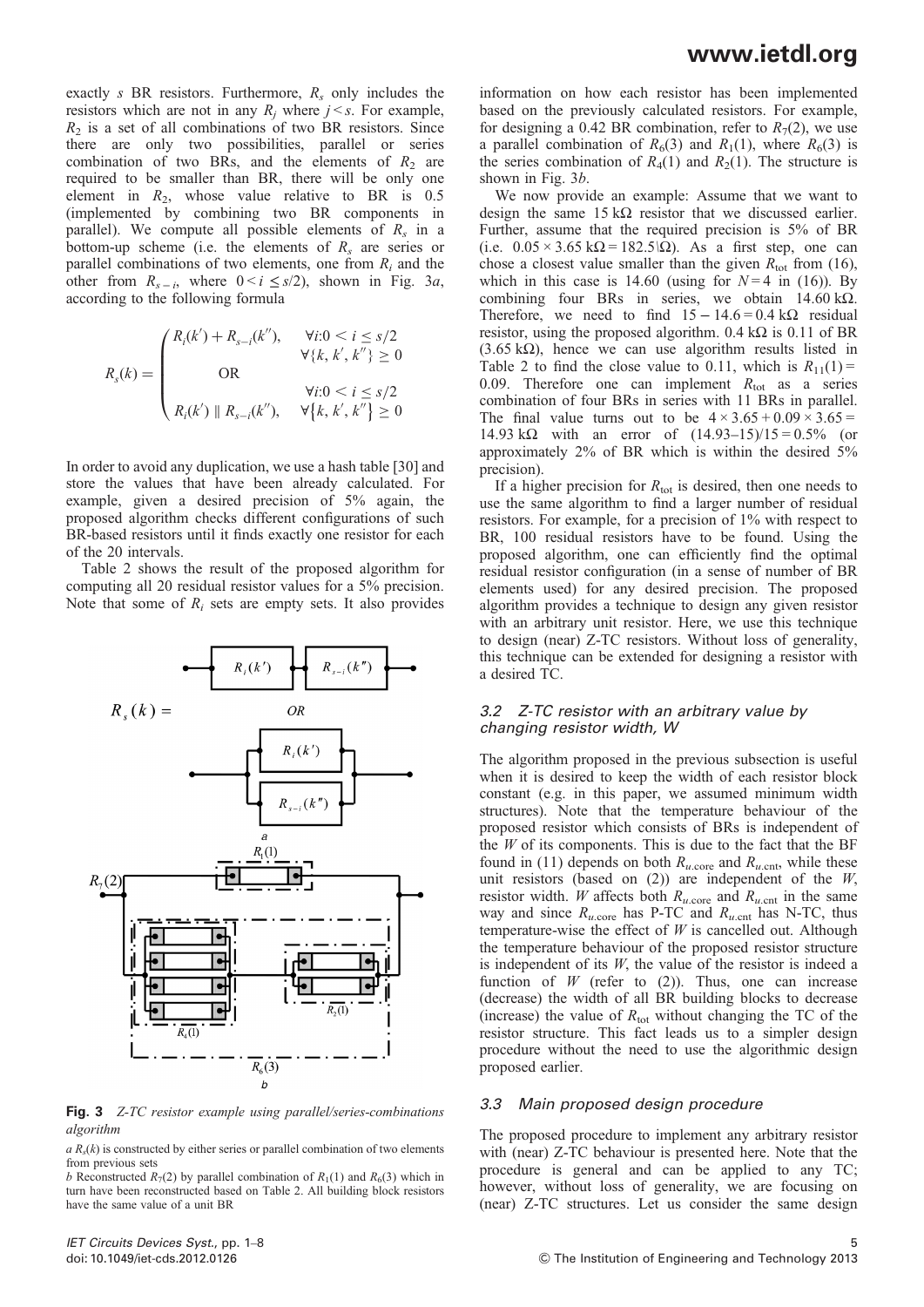example of implementing a 15 kΩ resistor that we discussed earlier. Based on (15), if we use an arbitrary  $W = W_{\text{min}} + \Delta W$ , we can derive

$$
N = \frac{R_{\text{tot}} \times (W_{\text{min}} + \Delta W)}{1.46} \tag{17}
$$

where in our process  $W_{\text{min}} = 0.4$ . The corresponding resistor structure is the same as what is shown in Fig. [2](#page-2-0) with  $W = W_{\text{min}} + \Delta W$  instead of  $W_{\text{min}}$ .

To design and implement a (near) Z-TC  $R_{\text{tot}} = 15 \text{ k}\Omega$ , using resistor components with width of  $W_{\text{min}}$ , the raw value for N was calculated to be 4.12. By properly choosing  $\Delta W$ , one can adjust  $N$  to be an integer, for example, 5 in this case where a new W can be found to be  $5 \times 1.46/15 \approx 0.49$  µm. That is, a  $\Delta W$  of 0.09 μm is required. As a side note, by increasing the W from 0.4 μm to 0.49 μm, a 14.90 kΩ resistor is achieved. The value of the resistor can be further refined if finer width adjustments are possible in the technology. Using  $W = 0.49$  μm introduces an error of about 100  $\Omega$  as compared to the target resistor,  $15$  kΩ which translates to ∼0.7% error. Since the fine tuning of the value is achieved by adjusting the width of the building blocks, the number of overall resistor blocks used is generally less than that of the case when the width of all resistor building blocks is fixed (which was the case for the proposed algorithm in Section 3.1).

It is worthwhile to mention that instead of increasing the  $W$ of all  $N$  BRs shown in Fig. [2](#page-2-0), one can only increase the  $W$  of one BR component and keep the rest intact.

In summary, the proposed design procedure is as follows: to implement an arbitrary resistor with (near) Z-TC, we would first choose the closest available BR whose value is larger than the desired resistor using (16). For instance, if the goal is to design a 20 kΩ resistor, we choose 21.90 kΩ structure which consists of  $N = 6$  BR components. Then, we increase the width of all, some or only one of these  $N = 6$ BR building blocks to achieve the desired resistance.

Note that the proposed design procedure is general and one can also design and implement a resistor with an arbitrary positive or negative TC value by setting the (9) equal to the desired TC rather than zero. The design strategy is the same as shown in Fig. [2](#page-2-0), the only difference is to choose different length for the resistor components in series combination; in other words, we still use the same structure, but for N-TC the resistor lengths will be less than BF (the resistor components will be  $R_{short}$ ), and for P-TC the resistor lengths will be more than BF (the resistor components will be  $R_{\text{long}}$ ). The positive and negative TC range of such resistor is limited by the TC of core and contact resistors,  $TC_{core}$  and  $TC_{cnt}$ , which are provided by the specific target technology. As a proof-of-concept of the proposed technique, we have designed and implemented several different resistor structures. The simulation and measurement results are provided in the following section.

#### 4 Simulation and measurement results

Based on the design technique proposed above, we have simulated and implemented several different resistor structures with Z-TC, N-TC and P-TC. All the simulation and measurement results provided in this section are over the temperature range of 25–200°C. The simulations are performed in Cadence Virtuoso Spectre circuit simulator and use foundry provided models.

First, we provide the results for a BR of 1, 10 and 100 kΩ to prove the validity of the proposed technique. Then, we investigate the role of different width size of a given BR on its temperature behaviour for different number of series resistor components, N. In this case, we use yet another BR value, that is,  $~\sim$ 8 kΩ. Finally, we compare the temperature behaviour of 10 and 100 kΩ  $R_{\text{tot}}$  from different structures: BR,  $R_{short}$  and  $R_{long}$ . In this work, all resistors have been designed and implemented using the structure shown in Fig. [2.](#page-2-0)

During the measurements, for each resistor, we applied between 50 and 150 different sample currents and measured the voltage across the resistor for each current at the given temperature. The resistor value for each temperature has been calculated by fitting a line into measured current/ voltage data. The measurements are done on three different test chips and at 25, 75, 125, 175 and 200°C.

#### 4.1 Temperature stability of BRs in the range of 1–100 kΩ

The simulation and measurement results presented in Fig. 4 provide the temperature stability of three different BRs in a range of  $1-100$  kΩ. Note that there is a good match between the simulation and measurement results. The values of BR structures are arbitrarily chosen to show the validity of the method, however, the performance is not limited to these values. Note that for larger size resistors, for example, 1 MΩ, one can use a series combination of the above resistors (e.g.  $10 \times 100$  kΩ BR structure) and achieve the same temperature stability. Also, for smaller size resistors, for example,  $100 \Omega$  for example, one can use a parallel combination of such resistors (e.g.  $10 \times 1$  kΩ BR structure).

#### 4.2 Temperature stability of an  $\sim$ 8 kΩ resistor with different width BRs

In this section, we investigate the effect of the width of the resistor components on the temperature behaviour of the proposed BR structure. As expected, the measurements confirm that the temperature stability of the proposed



Fig. 4 Simulation and measurement results for BRs of 1, 10, 100 k $\Omega$  over the temperature range of 25–200°C The measured TCs (ppm/ $^{\circ}$ C) are +62.9, -19.4 and -56.7, respectively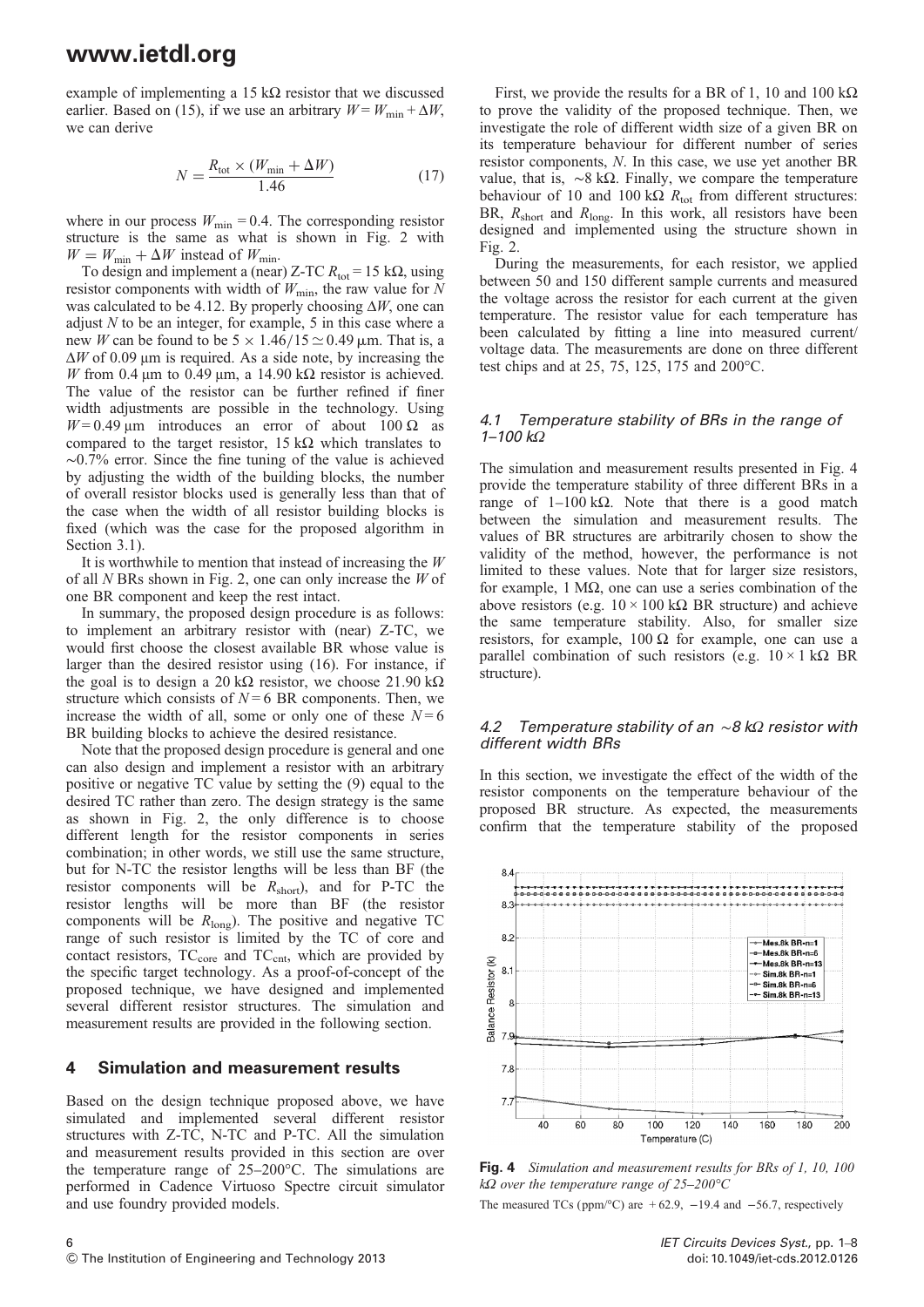

Fig. 5 Simulation and measurement results for a ∼8 kΩ BR with different width size ( $N = 1$ , 6 and 13) over the temperature range of 25–200°C

The measured TCs (ppm/ $^{\circ}$ C) are  $-41.4$ , +26.4 and +30.8, respectively

resistor structure is independent of the width of its building blocks.

Fig. 5 shows the simulation and measurement results of an  $~\sim$ 8 kΩ BR with three different width size. In essence, we designed three BRs with  $N=1$ , 6 and 13 and for larger number of N, we also increased the width so that the total amount of BR structure remains about the same  $~\sim$ 8 kΩ.

Comparing the measurements and simulations, there are some errors in the total amount of all three resistors. The one with  $N=1$  introduces a larger error, whereas the other two  $(N=6$  and 13) show about the same error. This extra error can be attributed to the impact of process variation during the fabrication, since  $N=1$  structure is highly process-dependent, whereas the other two are more robust due to multiple finger structure. Therefore comparing  $N = 6$ with  $N = 13$  BR structure, they both provide about the same temperature behaviour over the temperature range of 25– 200°C. Note that in all cases the value of the resistor is approximately temperature-independent (N-TC behaviour).

### 4.3 Comparing 10 kΩ BR,  $R_{short}$  and  $R_{long}$ structures

The simulation and measurement results in Fig. 6 present the temperature behaviour of a 10 kΩ resistor with three different structures, BR,  $R_{short}$  and  $R_{long}$ . Supporting the proposed technique, both simulation and measurement results confirm that the  $R_{short}$  shows an N-TC behaviour since the TC of contacts is dominant as compared to the core resistor TC, while the BR obtains (near) Z-TC and the  $R_{\text{long}}$  shows a P-TC behaviour since the core resistor TC is dominant as compared to the TC of contacts. These results are also listed in Table 3.

#### 4.4 Comparing 100 kΩ BR,  $R_{short}$  and  $R_{long}$ structures

The simulation and measurement results shown in Fig. 7 present the temperature behaviour of a  $100 \text{ k}\Omega$  resistor again with three different structures, BR,  $R_{short}$  and  $R_{long}$ . The simulation results illustrate the same temperature behaviour compared with the results for a  $10 \text{ k}\Omega$  resistor



Fig. 6 Simulation and measurement results for a  $10 k\Omega$  resistor with different structures (BR,  $R_{short}$  and  $R_{long}$ ) over the temperature range of 25–200°C

Measurements are done on three different test chips, however, the variation at each point is less than 10  $\Omega$  and thus are masked by the marker. Note that the measured TC (ppm/°C) of the BR structure which is supposed to have a (near)  $Z-TC$  is  $-19.4$ 

Table 3 TC of a 10 kΩ resistor with different structures (BR,  $R_{short}$  and  $R_{long}$ ) over the temperature range of 25–200°C calculated based on both simulation and measurement results

| 10 k $\Omega$                      | ВR       | $R_{short}$ | $R_{\text{long}}$ |
|------------------------------------|----------|-------------|-------------------|
| $TC_{sim}$ ppm/ $°C$               | $-0.041$ | $-293$      | +61               |
| TC <sub>mes</sub> / <sup>°</sup> C | $-19.4$  | $-411$      | +73               |



Fig. 7 Simulation and measurement results for a  $100 \, k\Omega$  resistor with different structures (BR,  $R_{short}$  and  $R_{long}$ ) over the temperature range of 25–200°C

Measurements are done on three different test chips, however, the variation at each point is less than  $100 \Omega$  and thus are masked by the marker. The measured TC (ppm/°C) of the BR structure, which is supposed to have a (near) Z-TC is −56.7

shown in Fig. 6. This trend confirms the validity of the proposed technique for different resistor values. Note that the measurement results show a bend, that is, steeper drop, at high temperature (beyond 175°C) for all three large value resistor structures (i.e.  $100 \text{ k}\Omega$  resistors in this work). The